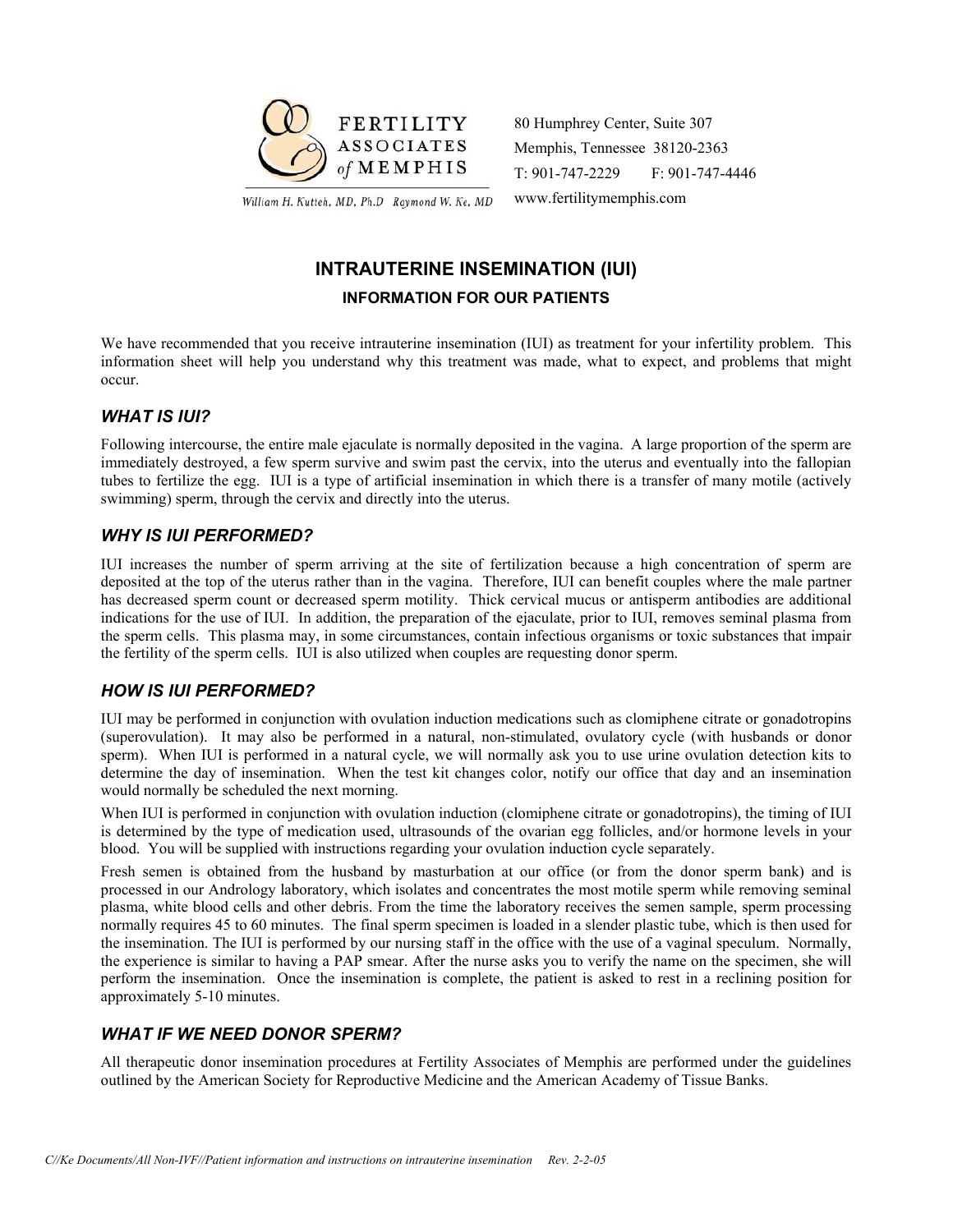Prior to Therapeutic Donor Insemination (TDI), you will undergo screening for rubella, HIV, cytomegalovirus antibody IgG and IgM, hepatitis B and C, Chlamydia and gonorrhea as well as blood typing. Your husband will need HIV, cytomegalovirus antibody IgG and IgM, hepatitis B and C and blood type testing.

You will be asked to order your own specimens directly from the sperm bank. Our andrology staff can help guide you through this process. When ordering, it is important to have the samples arrive at our offices **Monday through Thursday**. It is best to have the samples shipped well in advance, as we can safely store them in our sperm bank. Many couples also order several samples at once to save on shipping costs and to insure availability. Once you have ordered your samples, contact our office at 901-747-BABY (2229) to let us know your specimen code.

We will begin to process the donor sperm specimen 30 minutes before you arrive for your TDI appointment. It should be ready approximately 15 minutes after your scheduled appointment time. If you would like us to delay processing, which takes about 45 minutes, until you arrive, please let us know.

Rarely, a sample of sperm does not freeze well. If it does not meet our quality control standards when thawed, we will advise you of three options:

- proceed with insemination,
- thaw another sample (if available) and combine with the original sample, or
- cancel the insemination and obtain a replacement specimen from the selected sperm bank (this option is not available from certain sperm banks).

#### *WHAT BENEFITS CAN BE EXPECTED WITH IUI?*

The success rates reported with IUI depend upon whether it is used alone or in conjunction with ovulation induction medications. It will also vary depending upon the couple's diagnosis and the husband's initial sperm count. Expected pregnancy rates per treatment cycle (month) are listed. These rates generally decline after the third or fourth attempt if a pregnancy was not achieved; your doctor will recommend a different therapy to increase your chances of pregnancy.

- Donor insemination with thawed cryopreserved sperm 10 to 15%
- Abnormal husband's sperm count  $-4$  to  $8\%$
- Cervical mucus factors  $-10$  to  $15\%$
- Antisperm antibodies  $-10$  to  $15\%$
- Unexplained infertility with clomiphene citrate 5 to 10%
- Unexplained infertility with letrozole  $-5$  to  $12\%$
- Unexplained infertility with gonadotropins  $-20$  to  $30\%$

## *WHAT SIDE EFFECTS CAN BE EXPECTED?*

There are three potential complications/side effects that occur in a low frequency:

- **Uterine cramping** This is minimized by sperm processing and the insemination of small volumes into the uterus. However, in certain patients where there is difficulty passing the catheter into the uterus, some transient uterine cramping may be experienced. This usually persists for the time period during the insemination and for approximately 5 to 10 minutes afterwards.
- **Pelvic infection resulting from the insemination** This small risk is further minimized by sperm processing. If the laboratory notices a significant amount of bacterial contamination within the sperm specimen, the physician and patient both will be notified and the proper course of action discussed.
- **Formation of antibodies to sperm** This is a theoretical problem and risk should not be any different from natural intercourse.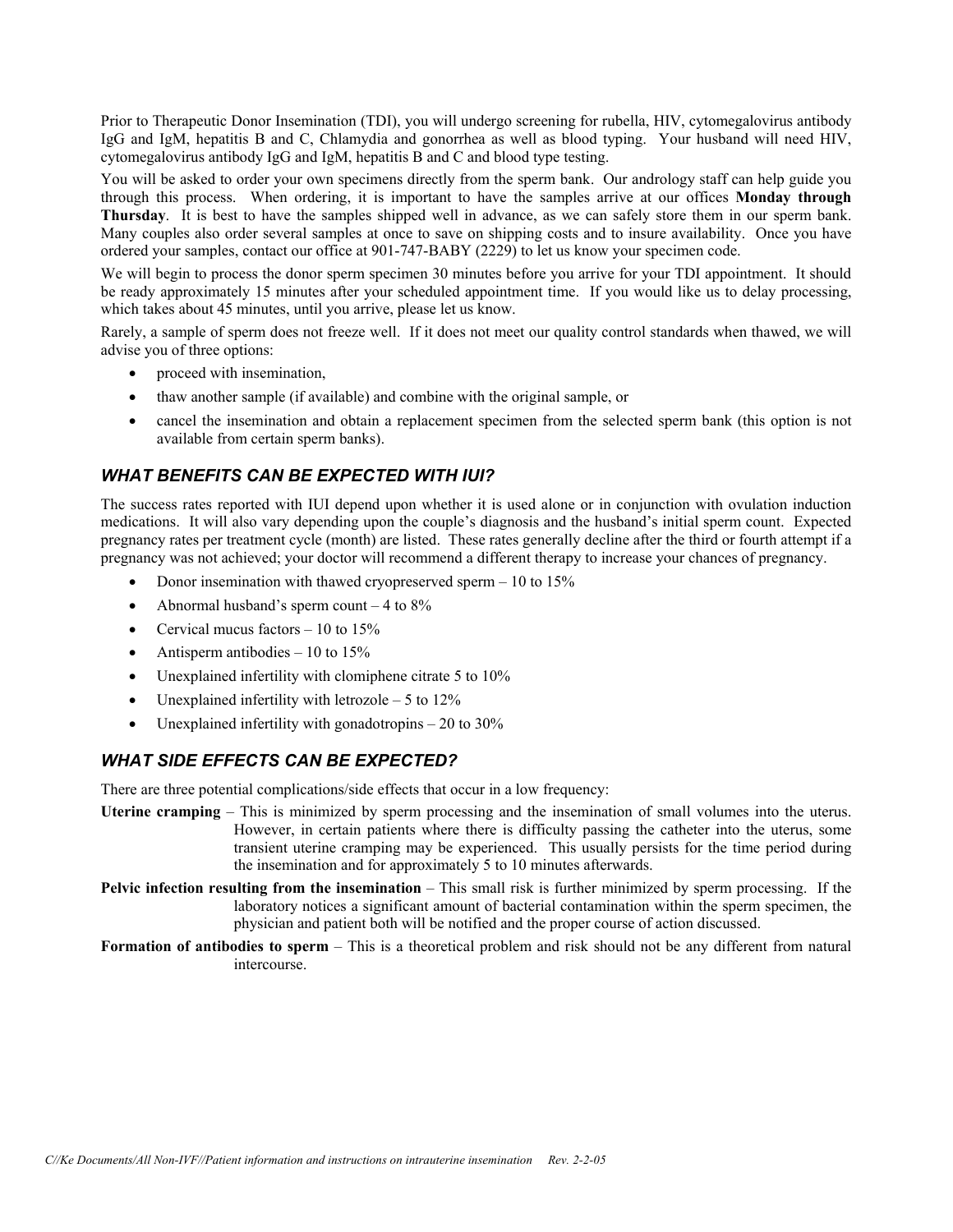## *PROTOCOL INSTRUCTIONS FOR INTRAUTERINE INSEMINATION (IUI)*

Before **ANY** IUI treatment, you **MUST** call us at (901) 747-2229 **BEFORE** 2:00 pm at the start of your menstrual period to inform us that you will be undergoing treatment that month. Leave your name, phone number, date menses started and plans for your cycle. If your period starts after 2:00 p.m. call us the next day. On Saturday, Sunday or holidays, please call the office the first workday after your period starts.

| <b>Protocol 1:</b>       | <b>Natural cycle (with urine ovulation kits)</b>                                                                                                                                                                                                     |  |  |
|--------------------------|------------------------------------------------------------------------------------------------------------------------------------------------------------------------------------------------------------------------------------------------------|--|--|
| Day 1                    | Onset of menses. Start prenatal vitamins.                                                                                                                                                                                                            |  |  |
| Day 10-12                | Start urine testing for ovulation. (Clear Plan Easy kit). The kits test for a LH surge<br>and usually instructs you to test your urine during the morning.                                                                                           |  |  |
| Day of Surge             | When you have detected a LH surge, you MUST call us BEFORE 2:00 pm. On<br>Saturday, Sunday or holidays, contact the nurse by digital pager (901) 418-6353.<br>When you inform us of your LH surge, an appointment time will be given for IUI.        |  |  |
| Next Day                 | IUI and possible ultrasound                                                                                                                                                                                                                          |  |  |
| Day 21                   | Progesterone blood test                                                                                                                                                                                                                              |  |  |
| Day 32                   | If you have not started your period by today, perform a pregnancy test and call us<br>with the result.                                                                                                                                               |  |  |
| Protocol 2:              | <b>Clomiphene or Letrozole-IUI (with urine LH kits)</b>                                                                                                                                                                                              |  |  |
| Day 1                    | Onset of menses. Start prenatal vitamins                                                                                                                                                                                                             |  |  |
| Day $\_\_$ to $\_\_$     |                                                                                                                                                                                                                                                      |  |  |
| Day 10 or 11             | Start urine testing for ovulation. (Clear Plan Easy kit). The kits test for a LH surge<br>and usually instructs you to test your urine during the morning.                                                                                           |  |  |
| Day of LH surge          | When you have detected a LH surge, you MUST call us <b>BEFORE 2:00 pm.</b> On<br>Saturday, Sunday or holidays, contact the nurse by digital pager (901) 418-6353.<br>When you inform us of your LH surge, an appointment time will be given for IUI. |  |  |
| Next Day                 | IUI and possible ultrasound                                                                                                                                                                                                                          |  |  |
| Day 21                   | Progesterone blood test                                                                                                                                                                                                                              |  |  |
| Day 32                   | If you have not started your period by today, perform a pregnancy test and call us<br>with the result.                                                                                                                                               |  |  |
| <b>Protocol 3:</b>       | Clomiphene citrate challenge test - IUI (with hCG)                                                                                                                                                                                                   |  |  |
| Day 1                    | Onset of menses. Start prenatal vitamins.                                                                                                                                                                                                            |  |  |
| Day 3                    | Blood test for FSH and estradiol                                                                                                                                                                                                                     |  |  |
| Days 5-9                 | Clomiphene citrate 100 mg (Two 50 mg pills each day)                                                                                                                                                                                                 |  |  |
| Day 10                   | Blood test for FSH                                                                                                                                                                                                                                   |  |  |
| Day $\rule{1em}{0.15mm}$ | Day of hCG injection (usually induces ovulation within 18 to 36 hours)                                                                                                                                                                               |  |  |
| Day $\rule{1em}{0.15mm}$ | First IUI (approximately 12 hours after hCG)                                                                                                                                                                                                         |  |  |
| Day $\_\_\_\_\_\_\$      | Second IUI (approximately 36 hours after hCG)                                                                                                                                                                                                        |  |  |
| Day 22 or 23             | Progesterone blood test                                                                                                                                                                                                                              |  |  |
| Day 32                   | If you have not started your period by today, perform a pregnancy test and call us<br>with the result.                                                                                                                                               |  |  |